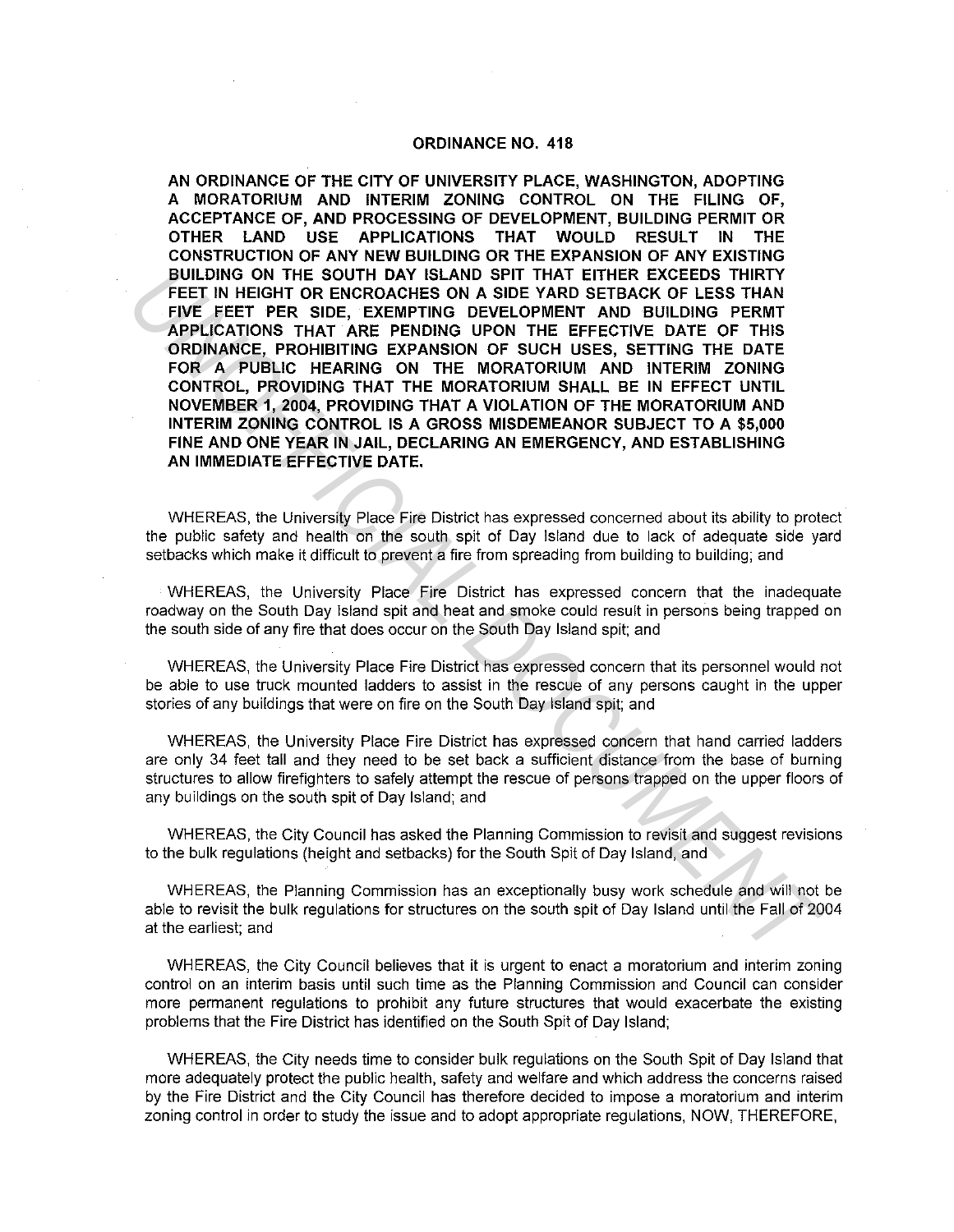**THE CITY COUNCIL OF THE CITY OF UNIVERSITY PLACE, WASHINGTON, DOES ORDAIN AS FOLLOWS:** 

Section 1. Moratorium and Interim Zoning Control Established. From and after the effective date of this ordinance, the City hereby adopts a moratorium and interim zoning control and shall not allow the filing of, acceptance of, and processing of development, building permit or other land use applications that would result in the construction of any new building or the expansion of any existing building on the South Day Island Spit that either exceeds thirty feet in height or encroaches on a side yard setback of less than five feet per side. As used in this ordinance, the South Day Island Spit means that are of the City of University Place identified at the Day Island "O" Setback Area as depicted in the map in Appendix A of Title 18 of the University Place Municipal Code.

Section 2. Exemption – Vested Rights. Applications which are legally vested as of the effective date of this ordinance shall continue to be processed as provided in the University Place Municipal Code and according to the land use and building regulations in effect on the date of vesting.

Section 3. Public Hearing. Pursuant to RCW 36. 70A.390 and RCW 35A.63.220, a public hearing shall be set by the City Clerk for a date within than sixty (60) days of the date of passage of this ordinance, for the purpose of taking testimony and adopting written findings and conclusions justifying the moratorium established by this ordinance.

Section 4. Effective Period of Moratorium and Interim Zoning Control. The moratorium and interim zoning control adopted by this ordinance shall be come effective immediately upon adoption and shall remain in effect through November 1, 2004, subject to the adoption of findings and conclusions as provided in Section 3 above. This moratorium shall also terminate upon the adoption by the City Council of revised regulations pertaining to side yard setbacks and building heights for the South Day Island spit. This moratorium may be extended as provided in RCW 36.70A.390 and RCW 35A.63.220. analy the filing of acceptance of, and processing of development, building permit or other land<br>applications that would result in the constantion of any new building or the expansion of any exi-<br>building on the South Day I

Section 5. Penalty for Violation. Any person violating any provision of this ordinance shall have committed a gross misdemeanor and upon conviction thereof, shall be punished by a fine in an amount not to exceed \$5,000, or imprisonment for a term not to exceed one year, or by both such fine and imprisonment.

Section 6. Severability. If any section, sentence, clause or phrase of this ordinance should be held to be invalid or unconstitutional by a court of competent jurisdiction, such invalidity or unconstitutionality shall not affect the validity or constitutionality of any other section, sentence, clause or phrase of this ordinance.

Section 7. Effective Date and Declaration of Emergency. The City Council hereby finds and declares that an emergency exists, pursuant to RCW 23.21C110 and WAC 197-11-880 which necessitates that this ordinance become effective immediately in order to avoid an imminent threat to the public health, safety and welfare to prevent an imminent danger to public or private property and an imminent threat of serious environmental degradation. This ordinance shall become effective immediately upon passage. The City Clerk is directed to publish a summary of this ordinance, consisting of the title, at the earliest possible publication date.

 $\mathcal{L}^{\mathcal{L}}(\mathcal{L})$